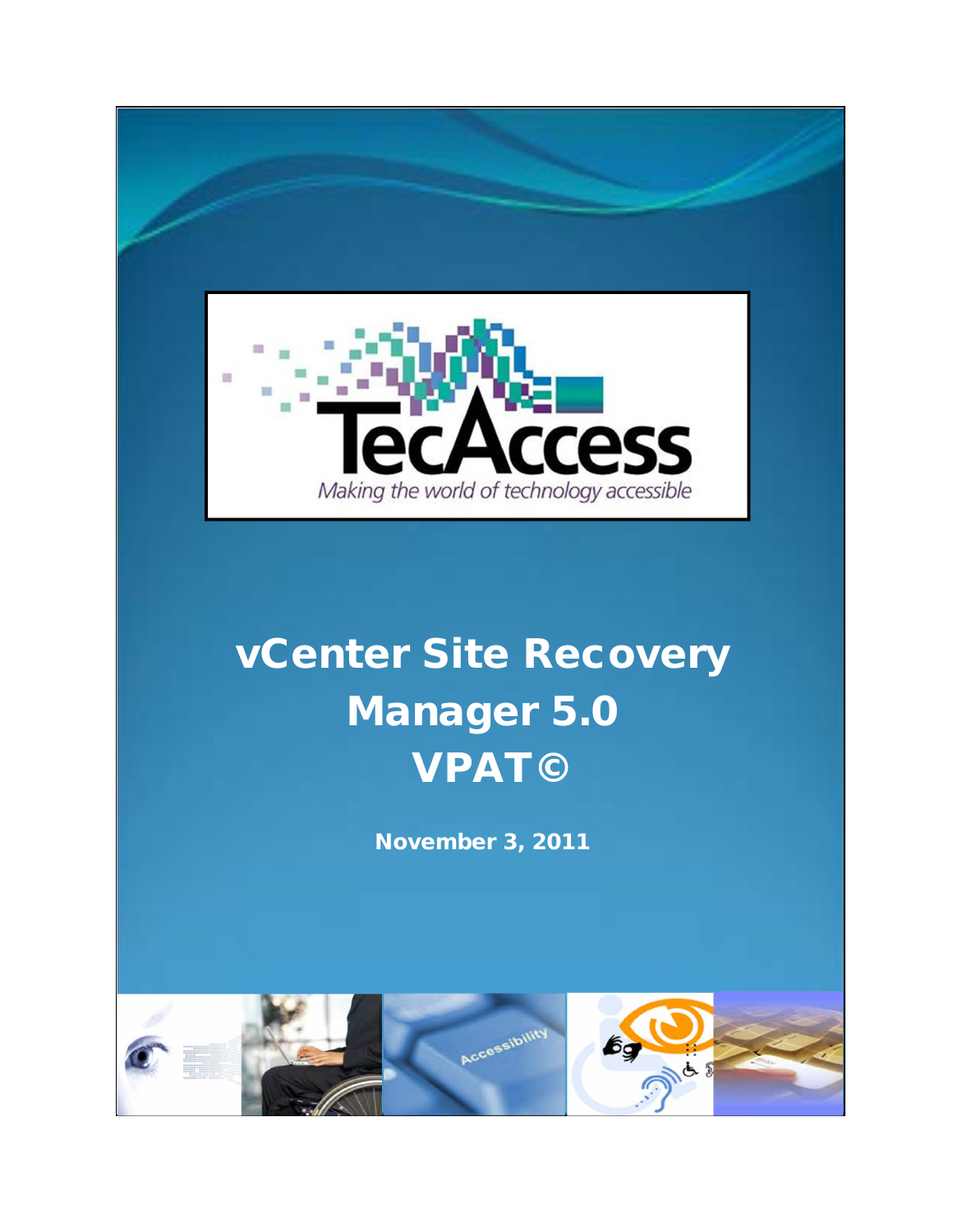

## **VPAT©**

Since the VPAT must be comprehensive, all Section 508 issues on all pages must be corrected to sustain compliance.

| <b>Criteria</b>                                                                    | <b>Supporting</b><br><b>Features</b>      | <b>Remarks and Explanations</b>                     |
|------------------------------------------------------------------------------------|-------------------------------------------|-----------------------------------------------------|
| Section 1194.21 Software Applications<br>and Operating Systems                     | <b>Supports with</b><br><b>Exceptions</b> | Please refer to the 1194.21 section for<br>details. |
| Section 1194.22 Web-based Intranet<br>and Internet Information and<br>Applications | Not Applicable                            | Does Not Support                                    |
| Section 1194.23 Telecommunications<br>Products                                     | Not Applicable                            | Not Applicable                                      |
| Section 1194.24 Video and Multi-<br>media Products                                 | Not Applicable                            | Not Applicable                                      |
| Section 1194.25 Self-Contained,<br><b>Closed Products</b>                          | Not Applicable                            | Not Applicable                                      |
| Section 1194.26 Desktop and Portable<br>Computers                                  | Not Applicable                            | Not Applicable                                      |
| Section 1194.31 Functional<br>Performance Criteria                                 | <b>Supports with</b><br><b>Exceptions</b> | Please refer to the 1194.31 section for<br>details. |
| Section 1194.41 Information,<br>Documentation, and Support                         | <b>Supports</b>                           | Please refer to the 1194.41 section for<br>details. |

#### **Support Levels**

| <b>Support Level</b>                                       | <b>Description</b>                                                                                                                                                                |
|------------------------------------------------------------|-----------------------------------------------------------------------------------------------------------------------------------------------------------------------------------|
| <b>Supports</b>                                            | Use this language when you determine the product<br>fully meets the letter and intent of the Criteria.                                                                            |
| <b>Supports with Exceptions/Minor</b><br><b>Exceptions</b> | Use this language when you determine the product<br>does not fully meet the letter and intent of the<br>Criteria, but provides some level of access relative to<br>lthe Criteria. |
| <b>Supports through Equivalent</b><br><b>Facilitation</b>  | Use this language when you have identified an<br>alternate way to meet the intent of the Criteria or<br>when the product does not fully meet the intent of<br>the Criteria.       |

TecAccess LLC 2410 Granite Ridge Road Building A, Unit 1 Dickville, VA 23146 **CONFIDENTIAL AND PROPRIETARY** The language contained in criteria column of the VPAT© is taken directly from the Section 508

provisions of the Rehabilitation Act of 1973, as amended.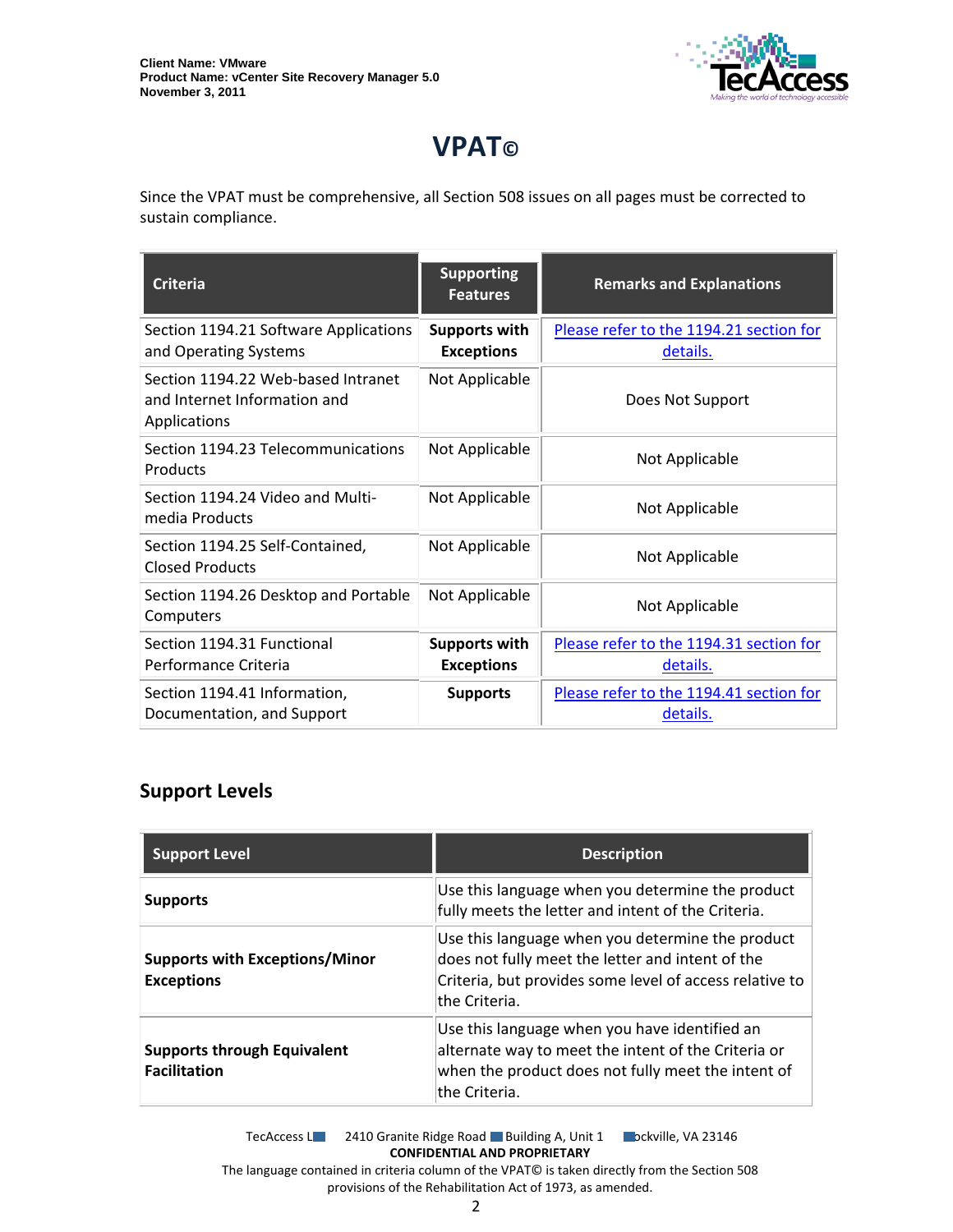

| <b>Support Level</b>                                                | <b>Description</b>                                                                                                                                                                                                                                                                                                                                  |
|---------------------------------------------------------------------|-----------------------------------------------------------------------------------------------------------------------------------------------------------------------------------------------------------------------------------------------------------------------------------------------------------------------------------------------------|
| Supports when combined with<br><b>Compatible AT</b>                 | Use this language when you determine the product<br>fully meets the letter and intent of the Criteria when<br>used in combination with Compatible Assistive<br>Technology ("AT"). For example, many software<br>programs can provide speech output when<br>combined with a compatible screen reader<br>(commonly used AT for people who are blind). |
| <b>Does Not Support</b>                                             | Use this language when you determine the product<br>does not meet the letter or intent of the Criteria.                                                                                                                                                                                                                                             |
| <b>Not Applicable</b>                                               | Use this language when you determine the Criteria<br>does not apply to the specific product.                                                                                                                                                                                                                                                        |
| Not Applicable - Fundamental<br><b>Alteration Exception Applies</b> | Use this language when you determine a<br>Fundamental Alteration of the product would be<br>required to meet the Criteria (see the access board's<br>standards for the definition of "fundamental<br>alteration").                                                                                                                                  |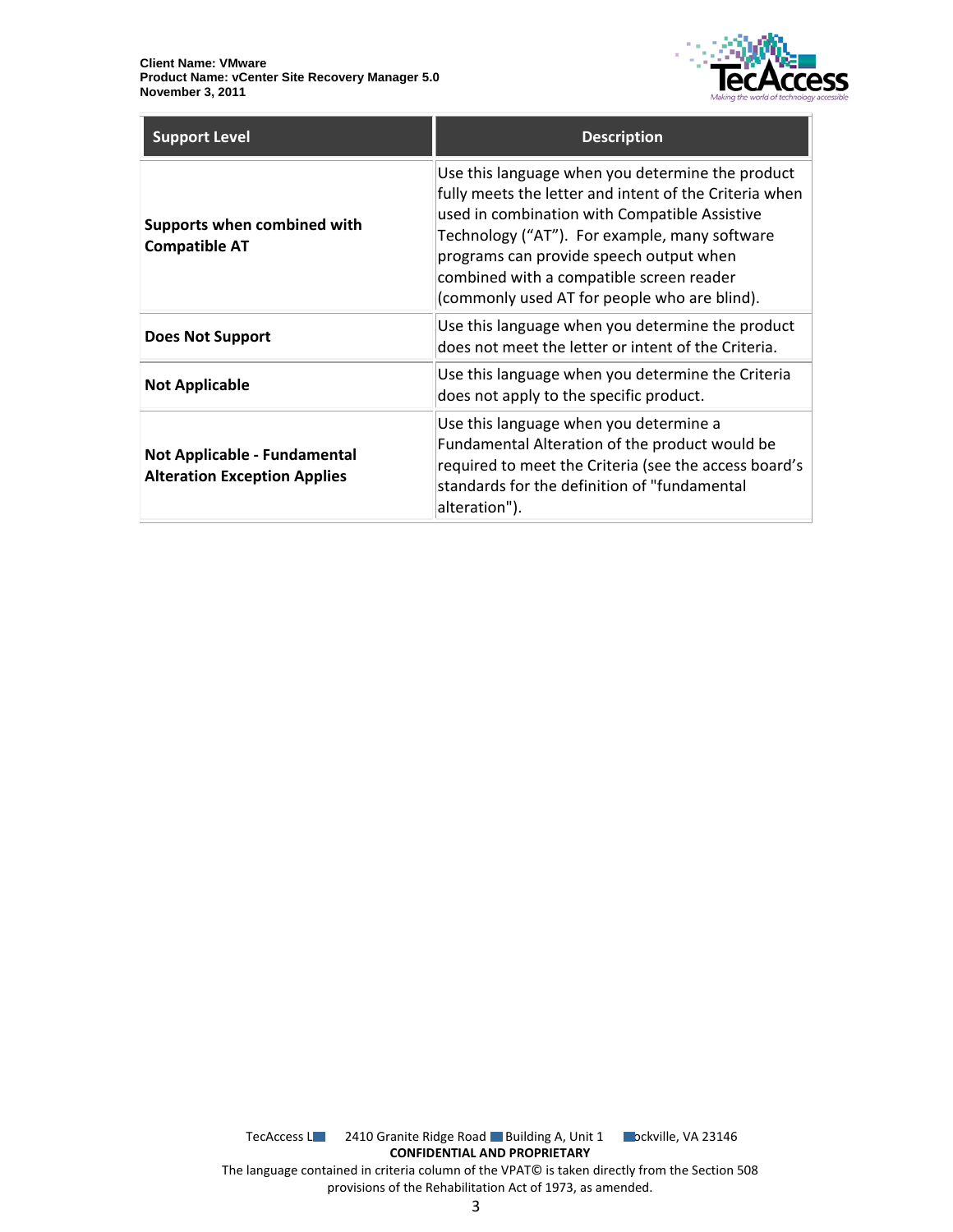

### <span id="page-3-0"></span>**§1194.21 Software Applications and Operating Systems**

| <b>Criteria</b>                                                                                                                                                                                                                                                                                                                                                                                                                                                                                                                                                                                      | <b>Support Level</b>                      | <b>Remarks and Explanations</b>                                                                                                                                                                                                                                                                                     |
|------------------------------------------------------------------------------------------------------------------------------------------------------------------------------------------------------------------------------------------------------------------------------------------------------------------------------------------------------------------------------------------------------------------------------------------------------------------------------------------------------------------------------------------------------------------------------------------------------|-------------------------------------------|---------------------------------------------------------------------------------------------------------------------------------------------------------------------------------------------------------------------------------------------------------------------------------------------------------------------|
| (a) When software is designed to<br>run on a system that has a<br>keyboard, product functions shall<br>be executable from a keyboard<br>where the function itself or the<br>result of performing a function<br>can be discerned textually.                                                                                                                                                                                                                                                                                                                                                           | <b>Supports with</b><br><b>Exceptions</b> | Interfaces are keyboard accessible with<br>some exceptions. A mouse or other<br>pointing device is required to reach,<br>activate and/or select. Keyboard and<br>JAWS users cannot reach main tabs and<br>some links.                                                                                               |
| (b) Applications shall not disrupt<br>or disable activated features of<br>other products that are identified<br>as accessibility features, where<br>those features are developed and<br>documented according to industry<br>standards. Applications also shall<br>not disrupt or disable activated<br>features of any operating system<br>that are identified as accessibility<br>features where the application<br>programming interface for those<br>accessibility features has been<br>documented by the manufacturer<br>of the operating system and is<br>available to the product<br>developer. | <b>Supports with</b><br><b>Exceptions</b> | Site Recovery Manager 5.0 does not<br>cause interference with activated or<br>available accessibility features of other<br>products or operating systems with<br>some exceptions. Tabs and content<br>under "Summary" tabs remain the same<br>colors even after a user selects the<br>Windows High Contrast option. |
| (c) A well-defined on-screen<br>indication of the current focus<br>shall be provided that moves<br>among interactive interface<br>elements as the input focus<br>changes. The focus shall be<br>programmatically exposed so that<br>Assistive Technology can track<br>focus and focus changes. (Related<br>to well-defined focus control<br>which will also be visually<br>indicative).                                                                                                                                                                                                              | <b>Supports with</b><br><b>Exceptions</b> | The current focus can be tracked visually<br>or through assistive technologies with<br>exceptions. Visual focus is not shown on<br>links with white backgrounds.                                                                                                                                                    |
| (d) Sufficient information about a<br>user interface element including<br>the identity, operation and state<br>of the element shall be available<br>to Assistive Technology. When an<br>image represents a program                                                                                                                                                                                                                                                                                                                                                                                   | <b>Supports with</b><br><b>Exceptions</b> | Some interfaces and/or graphic<br>components do not have information<br>exposed to assistive technologies. For<br>example, the names of some column<br>headers and items in data tables,<br>buttons in the Navigation pane and text                                                                                 |

TecAccess LLC 2410 Granite Ridge Road Building A, Unit 1 Dickville, VA 23146 **CONFIDENTIAL AND PROPRIETARY**

The language contained in criteria column of the VPAT© is taken directly from the Section 508 provisions of the Rehabilitation Act of 1973, as amended.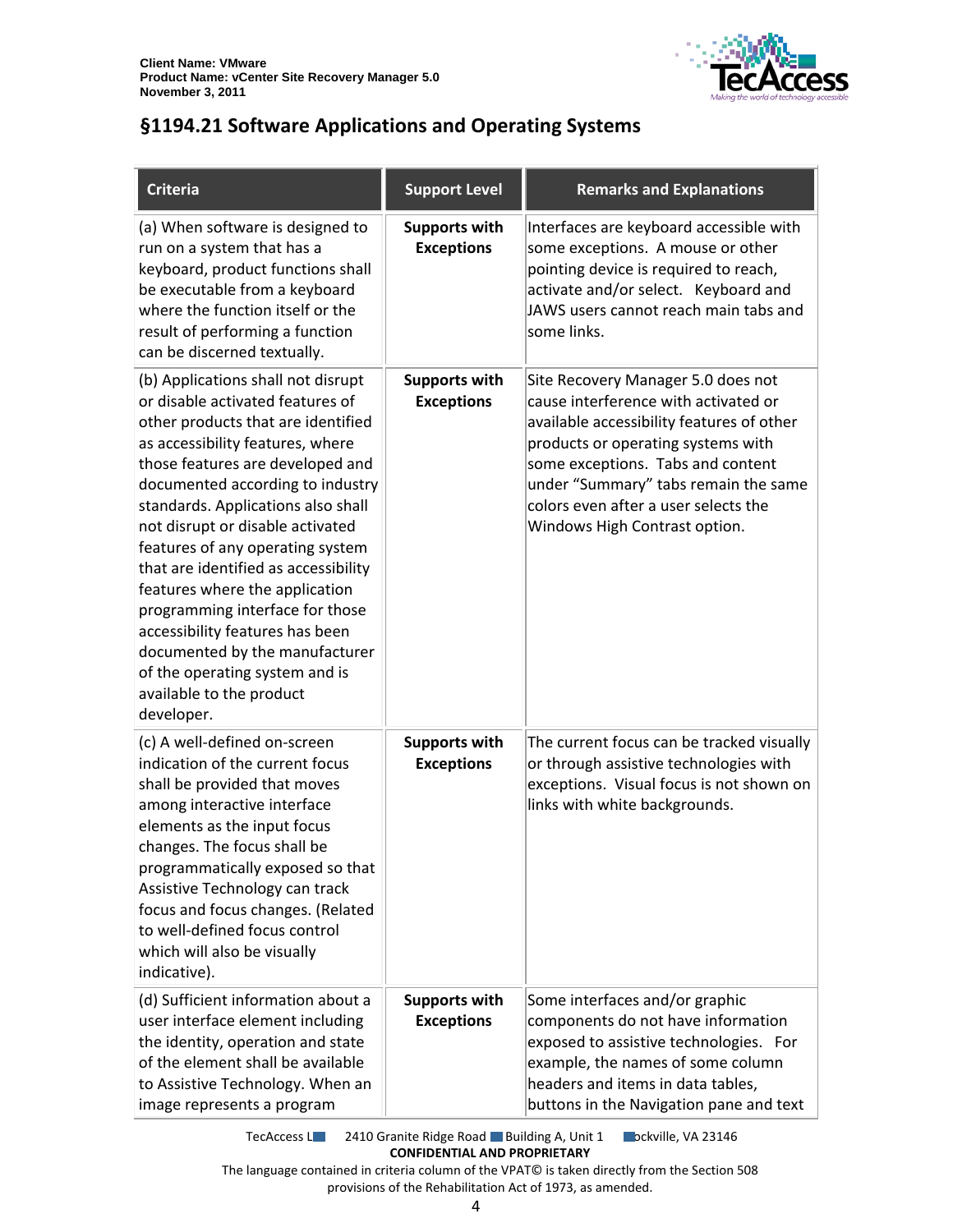

| <b>Criteria</b>                                                                                                                                                                                                                           | <b>Support Level</b>                      | <b>Remarks and Explanations</b>                                                                                                                                                                                                                                               |
|-------------------------------------------------------------------------------------------------------------------------------------------------------------------------------------------------------------------------------------------|-------------------------------------------|-------------------------------------------------------------------------------------------------------------------------------------------------------------------------------------------------------------------------------------------------------------------------------|
| element, the information<br>conveyed by the image must also<br>be available in text.                                                                                                                                                      |                                           | under some "Summary" tabs are not<br>exposed to JAWS. JAWS says "read-<br>only" when users tab to active links.                                                                                                                                                               |
| (e) When bitmap images are used<br>to identify controls, status<br>indicators, or other programmatic<br>elements, the meaning assigned<br>to those images shall be<br>consistent throughout an<br>application's performance.              | <b>Supports</b>                           | Images to identify user interfaces and<br>other components have consistent<br>meanings throughout Site Recovery<br>Manager 5.0.                                                                                                                                               |
| (f) Textual information shall be<br>provided through operating<br>system functions for displaying<br>text. The minimum information<br>that shall be made available is text<br>content, text input caret location,<br>and text attributes. | <b>Supports with</b><br><b>Exceptions</b> | Site Recovery Manager 5.0 allows<br>textual information to be provided<br>through operating system functions with<br>some exceptions. JAWS does not read<br>the name of any dialog window when it<br>is launched.                                                             |
| (g) Applications shall not override<br>user selected contrast and color<br>selections and other individual<br>display attributes.                                                                                                         | <b>Supports with</b><br><b>Exceptions</b> | Site Recovery Manager 5.0 honors user-<br>selected display attributes with some<br>exceptions. Tabs and content under<br>"Summary" tabs remain the same colors<br>even after a user selects the Windows<br>High Contrast option.                                              |
| (h) When animation is displayed,<br>the information shall be<br>displayable in at least one non-<br>animated presentation mode at<br>the option of the user.<br>(Animation)                                                               | <b>Not Applicable</b>                     | Site Recovery Manager 5.0 does not<br>have animation.                                                                                                                                                                                                                         |
| (i) Color coding shall not be used<br>as the only means of conveying<br>information, indicating an action,<br>prompting a response, or<br>distinguishing a visual element.                                                                | <b>Supports with</b><br><b>Exceptions</b> | Site Recovery Manager 5.0 has textual<br>and/or programmatically implemented<br>equivalents when color-conveyed<br>information is displayed to indicate an<br>action, identify an element or require a<br>response with some exceptions.<br>Exceptions include selected tabs. |
| (j) When a product permits a user<br>to adjust color and contrast<br>settings, a variety of color                                                                                                                                         | <b>Not Applicable</b>                     | Site Recovery Manager 5.0 does not<br>have settings to adjust color contrast.                                                                                                                                                                                                 |

TecAccess L**LC** 2410 Granite Ridge Road Building A, Unit 1 **Rockville, VA 23146 CONFIDENTIAL AND PROPRIETARY** The language contained in criteria column of the VPAT© is taken directly from the Section 508 provisions of the Rehabilitation Act of 1973, as amended.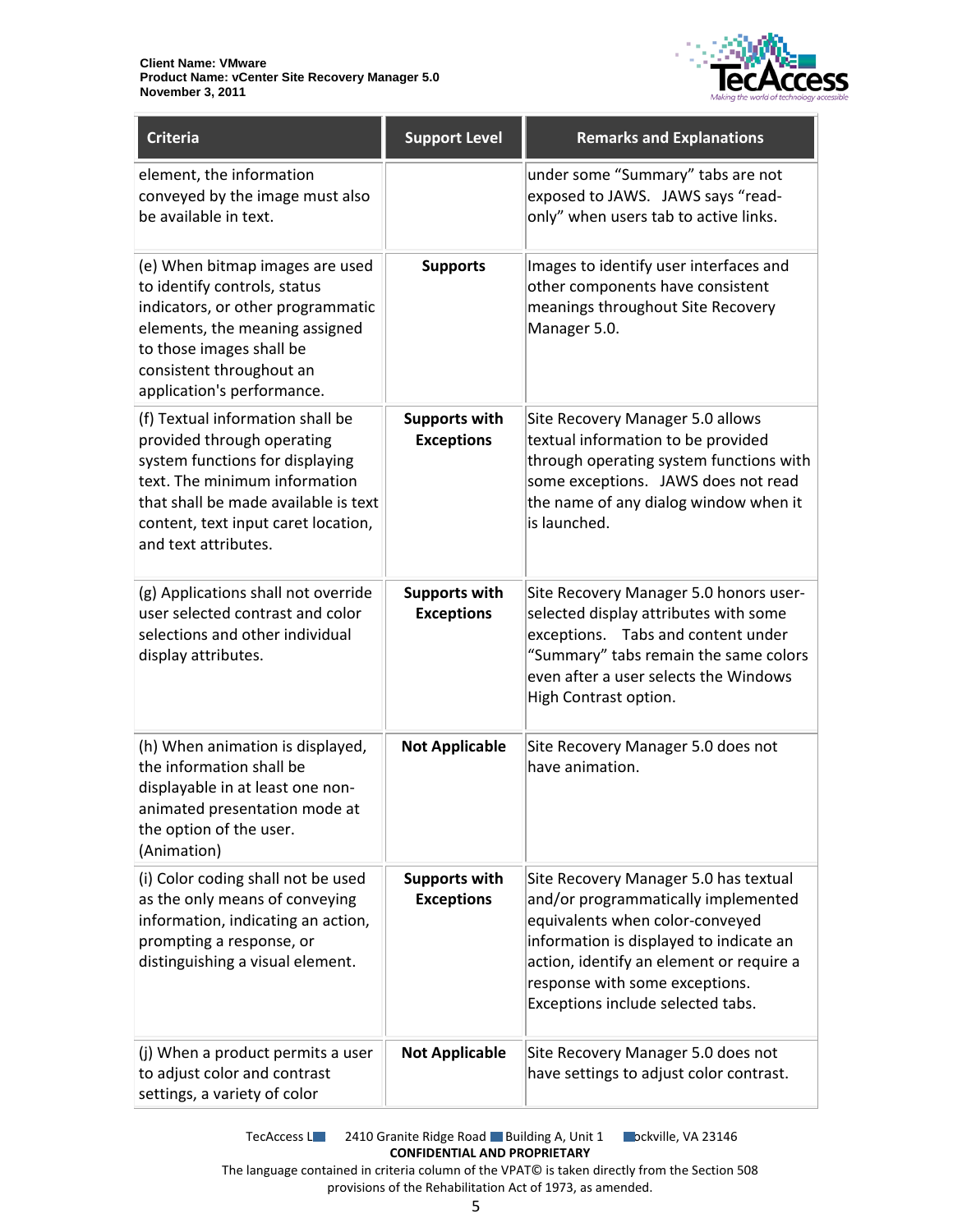

| <b>Criteria</b>                                                                                                                                                                                                                                                     | <b>Support Level</b>                      | <b>Remarks and Explanations</b>                                                                                                                                        |
|---------------------------------------------------------------------------------------------------------------------------------------------------------------------------------------------------------------------------------------------------------------------|-------------------------------------------|------------------------------------------------------------------------------------------------------------------------------------------------------------------------|
| selections capable of producing a<br>range of contrast levels shall be<br>provided.                                                                                                                                                                                 |                                           |                                                                                                                                                                        |
| (k) Software shall not use flashing<br>or blinking text, objects, or other<br>elements having a flash or blink<br>frequency greater than 2 Hz and<br>lower than 55 Hz.                                                                                              | <b>Supports</b>                           | Site Recovery Manager 5.0 does not<br>have content that flashes or blinks with<br>a frequency greater than 2 Hz and lower<br>than 55 Hz.                               |
| (I) When electronic forms are<br>used, the form shall allow people<br>using Assistive Technology to<br>access the information, field<br>elements, and functionality<br>required for completion and<br>submission of the form, including<br>all directions and cues. | <b>Supports with</b><br><b>Exceptions</b> | Assistive technologies, such as screen<br>readers, may not identify and navigate<br>to all of the form elements in the<br>application to complete and submit<br>forms. |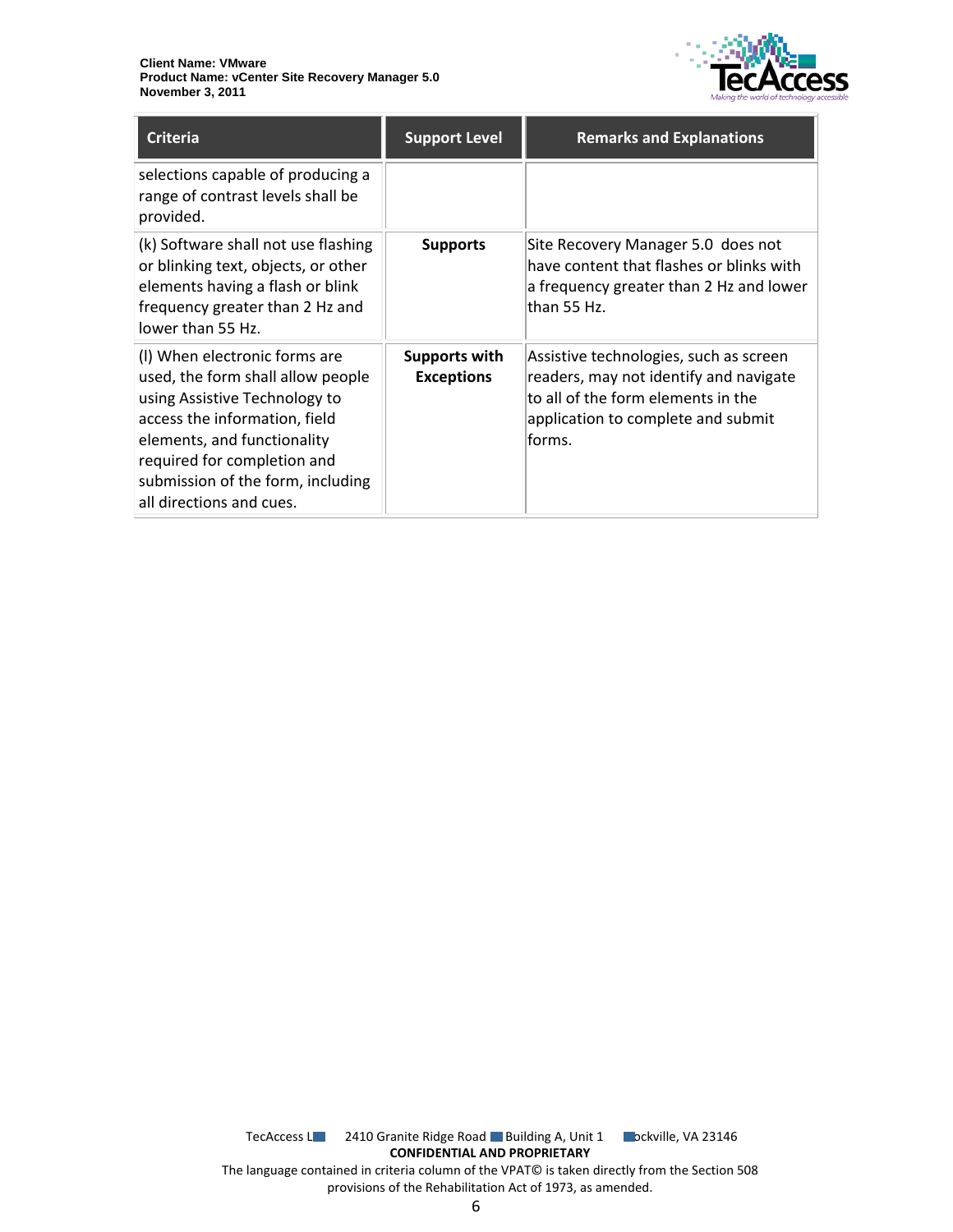

### <span id="page-6-0"></span>**§1194.31 Functional Performance Criteria**

| <b>Criteria</b>                                                                                                                                                                                                                                                                                                                     | <b>Support Level</b>                      | <b>Remarks and Explanations</b>                                                                                                                                                   |
|-------------------------------------------------------------------------------------------------------------------------------------------------------------------------------------------------------------------------------------------------------------------------------------------------------------------------------------|-------------------------------------------|-----------------------------------------------------------------------------------------------------------------------------------------------------------------------------------|
| (a) At least one mode of operation<br>and information retrieval that does<br>not require user vision shall be<br>provided, or support for Assistive<br>Technology used by people who<br>are blind or visually impaired shall<br>be provided.                                                                                        | <b>Supports with</b><br><b>Exceptions</b> | Some information retrieval processes<br>and/or operations require vision and<br>may not provide support for assistive<br>technologies.                                            |
| (b) At least one mode of operation<br>and information retrieval that does<br>not require visual acuity greater<br>than 20/70 shall be provided in<br>audio and enlarged print output<br>working together or independently,<br>or support for Assistive Technology<br>used by people who are visually<br>impaired shall be provided. | <b>Supports with</b><br><b>Exceptions</b> | Some information retrieval processes<br>and/or operations require vision acuity<br>greater than 20/70 and may not<br>provide support for assistive<br>technologies.               |
| (c) At least one mode of operation<br>and information retrieval that does<br>not require user hearing shall be<br>provided, or support for Assistive<br>Technology used by people who<br>are deaf or hard of hearing shall be<br>provided                                                                                           | <b>Supports</b>                           | Site Recovery Manager 5.0 does not<br>require hearing for information<br>retrieval and operations. Support for<br>hearing devices may be provided.                                |
| (d) Where audio information is<br>important for the use of a product,<br>at least one mode of operation and<br>information retrieval shall be<br>provided in an enhanced auditory<br>fashion, or support for assistive<br>hearing devices shall be provided.                                                                        | <b>Not Applicable</b>                     | Site Recovery Manager 5.0 does not<br>have audio information.                                                                                                                     |
| (e) At least one mode of operation<br>and information retrieval that does<br>not require user speech shall be<br>provided, or support for Assistive<br>Technology used by people with<br>disabilities shall be provided.                                                                                                            | <b>Supports</b>                           | Site Recovery Manager 5.0 does not<br>require speech for information retrieval<br>or operations. Support for assistive<br>technologies may be provided.                           |
| (f) At least one mode of operation<br>and information retrieval that does<br>not require fine motor control or<br>simultaneous actions and that is<br>operable with limited reach and                                                                                                                                               | <b>Supports with</b><br><b>Exceptions</b> | Site Recovery Management 5.0 does<br>not require fine motor control or<br>simultaneous actions. Persons with<br>dexterity impairments can perform<br>product operations with some |

TecAccess L**LC** 2410 Granite Ridge Road Building A, Unit 1 **Rockville, VA 23146 CONFIDENTIAL AND PROPRIETARY**

The language contained in criteria column of the VPAT© is taken directly from the Section 508 provisions of the Rehabilitation Act of 1973, as amended.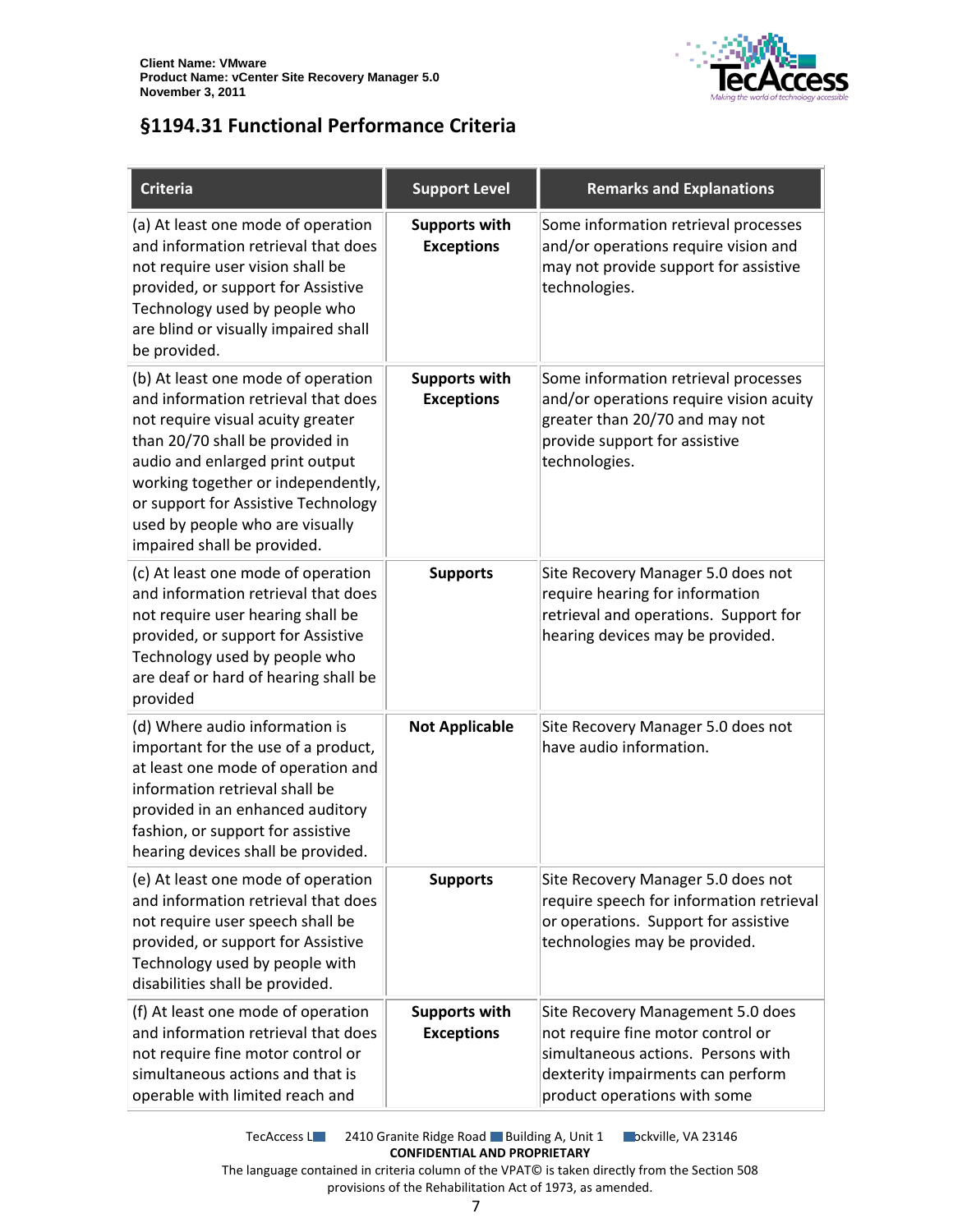

| <b>Criteria</b>             | <b>Support Level</b> | <b>Remarks and Explanations</b>                             |
|-----------------------------|----------------------|-------------------------------------------------------------|
| strength shall be provided. |                      | exceptions. Exceptions include main<br>tabs and some links. |